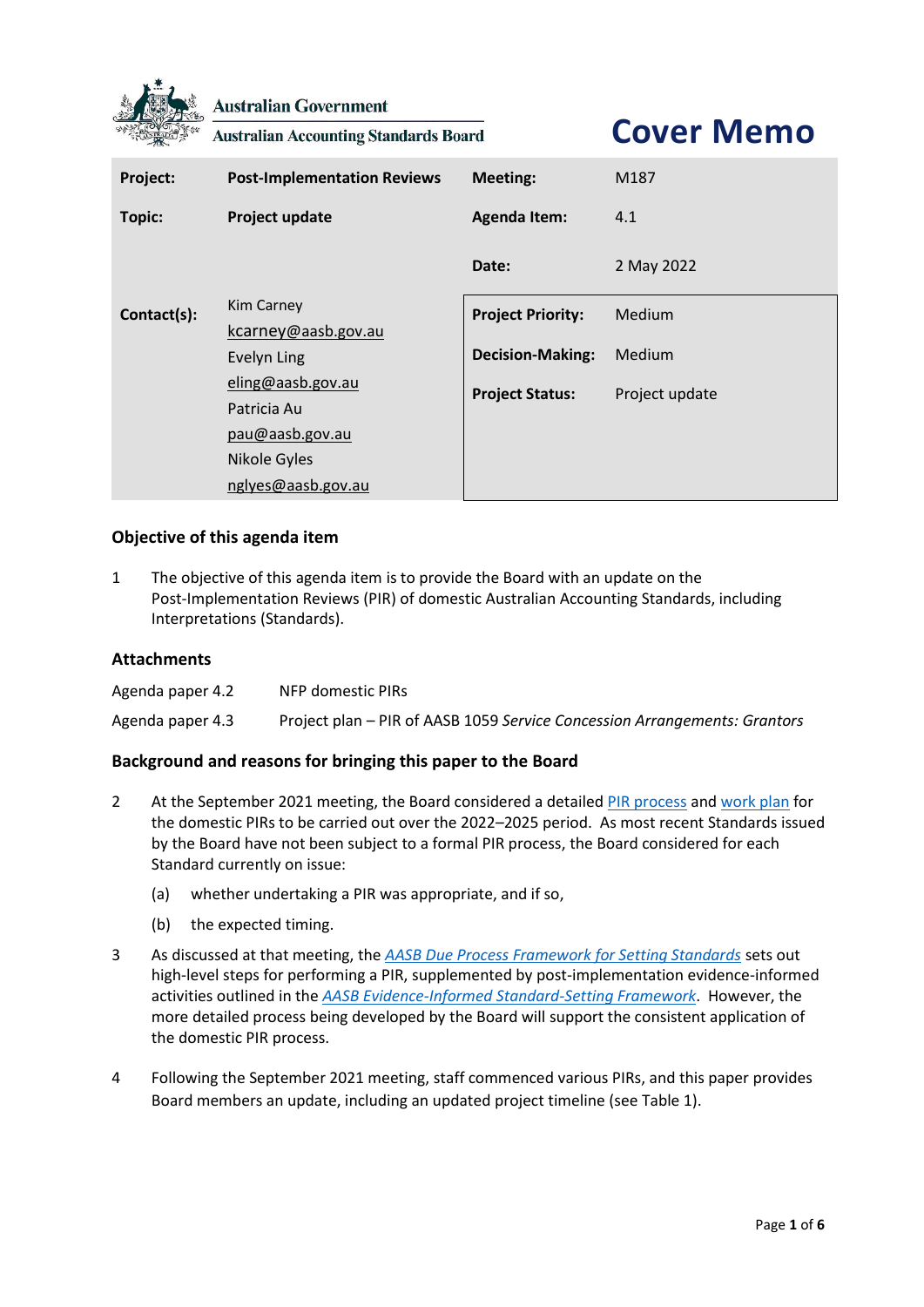# **Project update**

|                                                                                                                                                                                                                                                                                                    | Status                                                                                                                                                                                                                                                                                                                                                                                                                                                                        |
|----------------------------------------------------------------------------------------------------------------------------------------------------------------------------------------------------------------------------------------------------------------------------------------------------|-------------------------------------------------------------------------------------------------------------------------------------------------------------------------------------------------------------------------------------------------------------------------------------------------------------------------------------------------------------------------------------------------------------------------------------------------------------------------------|
| Not-for-profit (NFP) domestic PIRs (Category 1 in Table 1)<br>addressing the following topics:<br>Income;<br>Control/consolidation;<br>Definition of a structured entity;<br>Related party disclosures; and<br>SPFS basis of accounting - compliance with Australian<br>٠<br>Accounting Standards. | Commenced and on schedule.<br>The expected execution of certain<br>steps within the PIR process has<br>changed from that previously agreed<br>with the Board at the September<br>2021 meeting. This is due to a<br>refocus of work required to ensure<br>the Board and staff have sufficient<br>time to consider all issues<br>adequately. The overall project<br>remains on schedule to be completed<br>by the end of 2023 to comply with<br>OBPR requirements. <sup>1</sup> |

<span id="page-1-0"></span>5 The NFP domestic PIRs have commenced. To date, staff have:

- (a) reviewed original project documentation and collated the issues we are already aware of in respect of the related party disclosures and SPFS<sup>2</sup> basis of accounting  $-$  compliance with Australian Accounting Standards requirements;
- <span id="page-1-1"></span>(b) undertaken a literature review to identify any relevant research on all of the topics noted above; and
- (c) as previously communicated with the Board, gathered initial feedback from targeted stakeholders relating to income of NFP entities as part of the Board's narrow-scope project on that topic.
- 6 The outcomes of [5\(a\)](#page-1-0) an[d 5\(b\)](#page-1-1) are summarised in Agenda Paper 4.2, which:
	- (a) provides the Board with an update on the preliminary findings from the literature review;
	- (b) provides the Board with an update on the first two topics (related party disclosures and the SPFS basis of accounting – compliance with Australian Accounting Standards.) to be considered as part of the NFP domestic PIRs status of these PIRs, including refreshing the Board on the key reasons for issuing the pronouncements, why Board action was necessary, and the policy options considered at the time of issuance; and
	- (c) considers a proposed revised timeline for completing the NFP domestic PIRs.
- 7 As noted above, while the expected execution of certain steps within the PIR process has changed from what was previously agreed, the overall project is on schedule to meet the timeline agreed with the Board at the September 2021 meeting.

|                                              | Status                          |
|----------------------------------------------|---------------------------------|
| AASB 1059 PIR (Category 2 Part B in Table 1) | Commenced and ahead of schedule |

8 At the September 2021 meeting, the Board decided to commence the AASB 1059 PIR in Q2 of 2022, with the planning phase to conclude in Q1 of 2023.

<sup>1</sup> To meet OBPR requirements, the PIR of the Standards covered by the income topic must be completed within 5 years of implementation. Staff consider the date of implementation of a pronouncement to be its mandatory effective date, which for the Standards covered by the income topic was 1 January 2019.

<sup>2</sup> Special purpose financial statements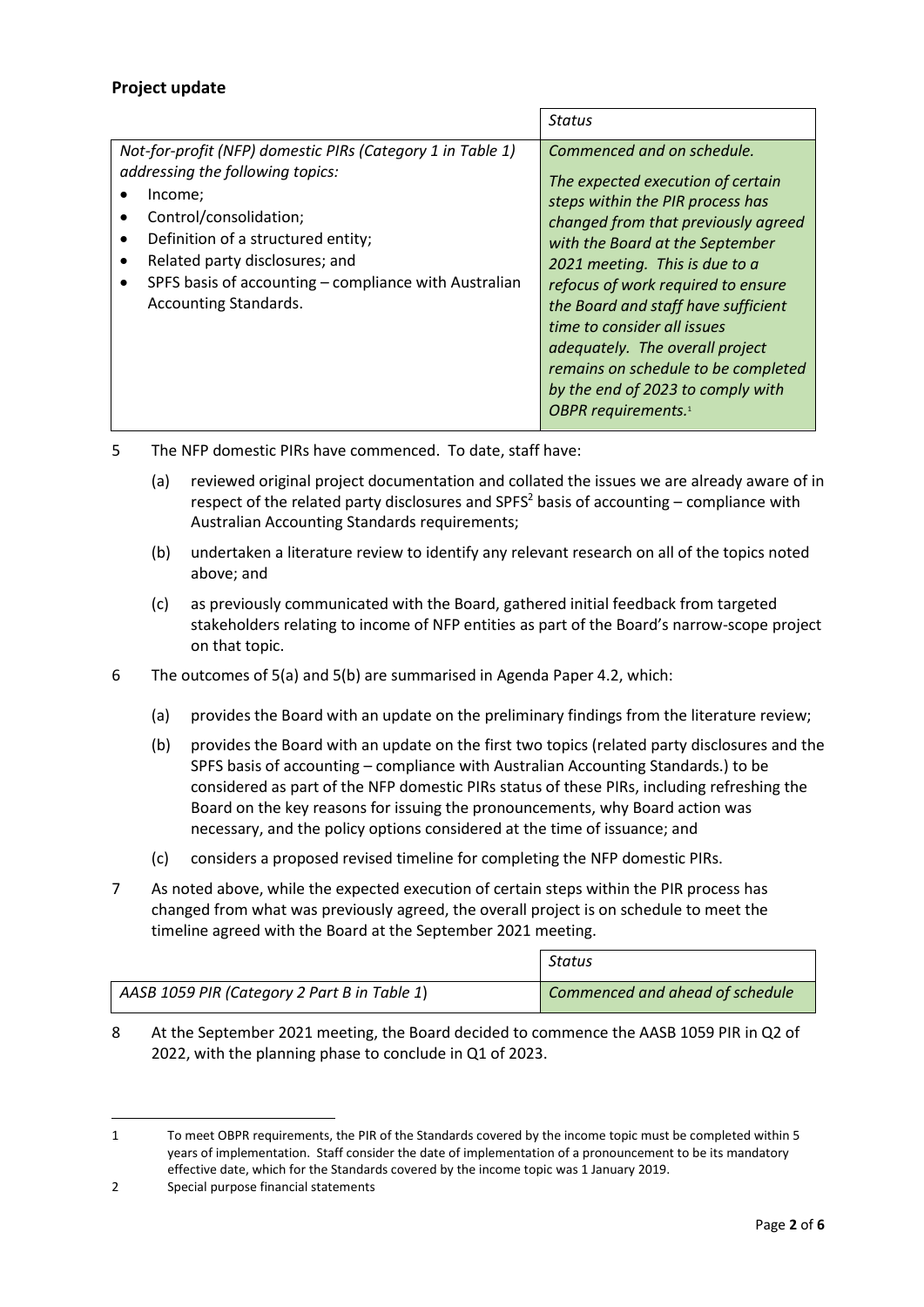- 9 However, as outlined in Agenda Paper 4.3, the Heads of Treasuries Accounting and Reporting Advisory Committee and the Australasian Council of Auditors-General provided feedback on the timing and priority of the AASB 1059 PIR during their feedback on the AASB's Agenda Consultation.
- 10 Following this feedback, staff have completed what we consider to be all relevant steps in the PIR planning phase (except the literature review). The outcomes of these activities are summarised in Agenda Paper 4.3, which:
	- (a) notes the key findings of the planning work undertaken to date on the PIR of AASB 1059;
	- (a) asks Board members to decide whether to commence the next phase of the PIR and start developing the consultation paper immediately; and
	- (b) if the Board agrees to commence the next phase, considers a revised project timeline for completing the PIR.
- 11 Staff do not anticipate any difficulties meeting the revised timeline.

|                                     | Status                                                   |
|-------------------------------------|----------------------------------------------------------|
| <b>Other planned PIRs:</b>          |                                                          |
| Category 2 Parts A and C in Table 1 | Due to commence shortly and no<br>delays are anticipated |
| Category 3 in Table 1               | Not due to commence until Q2 2023                        |

- 12 To date, no other PIRs have commenced. However, in preparation for the commencement of the remaining **Category 2** PIRs, staff have:
	- (a) scheduled the completion of preliminary literature reviews. Due to the topics covered by the Standards in this category, staff do not expect there will be much if any, published academic research. However, to confirm whether this is the case and to meet due process requirements, preliminary literature reviews will nevertheless be performed; and
	- (b) planned the resourcing needs of each PIR to ensure they can be undertaken as planned.
- 13 As the **Category 3** PIRs are not due to commence for some time and given the Standards in this category have only recently become effective, staff have not yet scheduled the literature review or any other work on these PIRs.
- 14 Staff do not anticipate any difficulties meeting the previously agreed timelines for these PIRs.

|                                               | Status                       |
|-----------------------------------------------|------------------------------|
| Possible PIRs identified since September 2021 | <b>Further work required</b> |

- <span id="page-2-1"></span><span id="page-2-0"></span>15 Since the September 2021 meeting, feedback received on other projects has highlighted a need for a possible PIR of the requirements of certain Standards that the Board did not previously consider necessary. This includes:
	- (a) whether AASB 1039 *Concise Financial Statements* should be amended to explicitly require the disclosure of material accounting policy information;<sup>3</sup>
	- (b) whether further clarity around the use of the term 'entity' in AASB 1053 *Application of Tiers of Australian Accounting Standards* is needed to help with the interpretation of the intended meaning of the first-time adoption and reapplication of Australian Accounting Standards paragraphs of AASB 1053;<sup>4</sup> and

<sup>3</sup> Refer t[o Agenda Paper 16.1](https://www.aasb.gov.au/media/ibrhdxxs/16-1_sp_ed312submissions_m184_pp.pdf) to the November 2021 meeting.

<sup>4</sup> Refer t[o Agenda Paper 8.1](https://www.aasb.gov.au/media/1jgggpie/8-1_sp_aasb1_aasb1053_m185_pp.pdf) to the November 2021 meeting.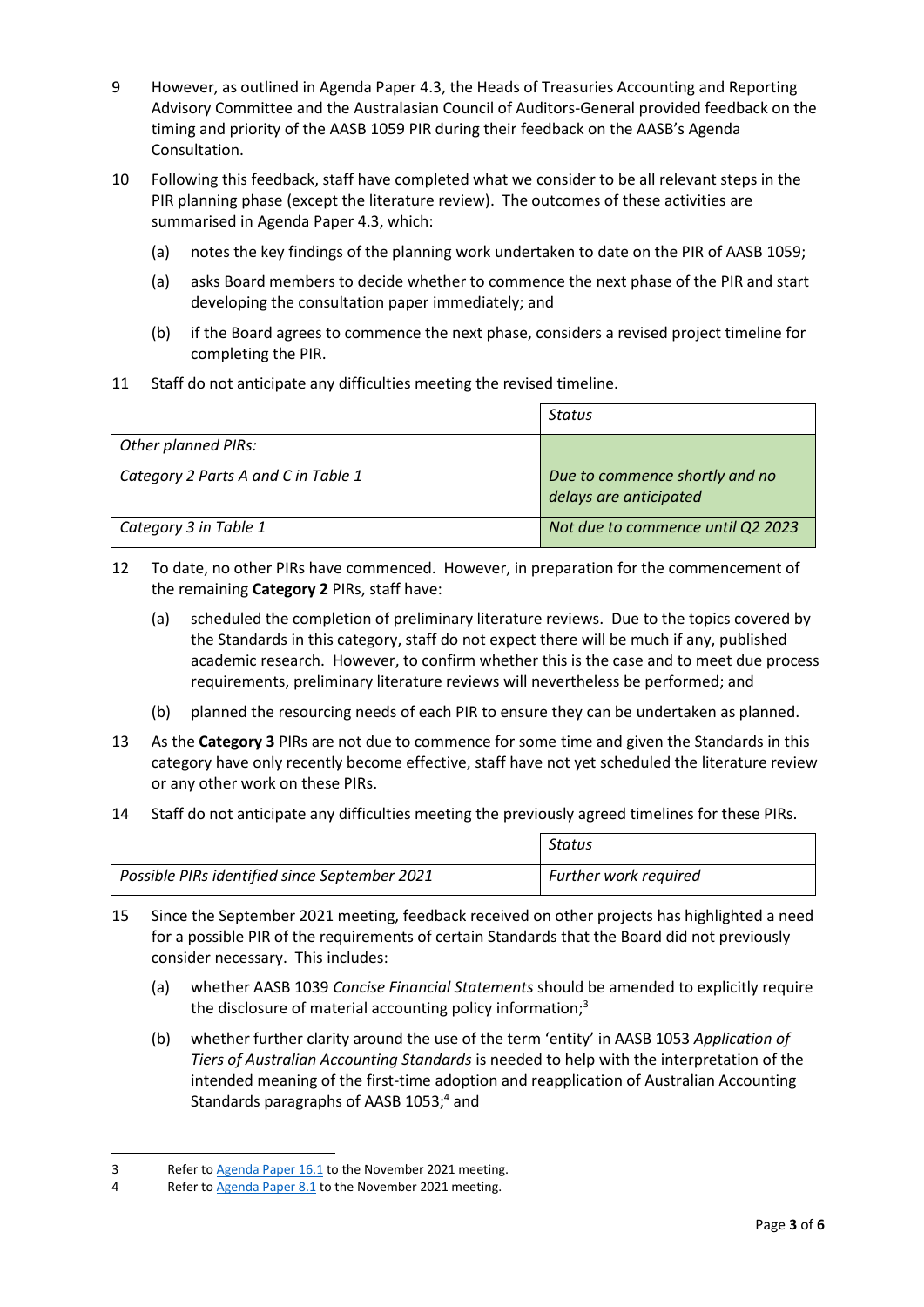- <span id="page-3-0"></span>(c) whether because there might be circumstances, in addition to those contemplated by the Board in ED 315 *Extending Transition Relief under AASB 1* in light of the removal of special purpose financial statements, where an entity could become a first-time adopter of Australian Accounting Standards in its consolidated financial statements after having already adopted Australian Accounting Standards in its separate financial statements, whether additional transition relief is required.<sup>5</sup>
- 16 In relation to [15\(a\),](#page-2-0) staff plan to undertake this outreach in the H2 of 2022 and will provide an update to the Board at a future meeting.
- 17 In relation to [15\(b\)](#page-2-1) an[d 15\(c\)](#page-3-0) above, staff plan to consider these matters concurrently with any possible transition relief considered as part of the Not-for-Profit Entity Financial Reporting Framework and the transition to Tier 3 requirements. Staff will provide the Board with an update at a future meeting.

<sup>5</sup> Refer t[o Agenda Paper 8.1](https://www.aasb.gov.au/media/1jgggpie/8-1_sp_aasb1_aasb1053_m185_pp.pdf) to the November 2021 meeting.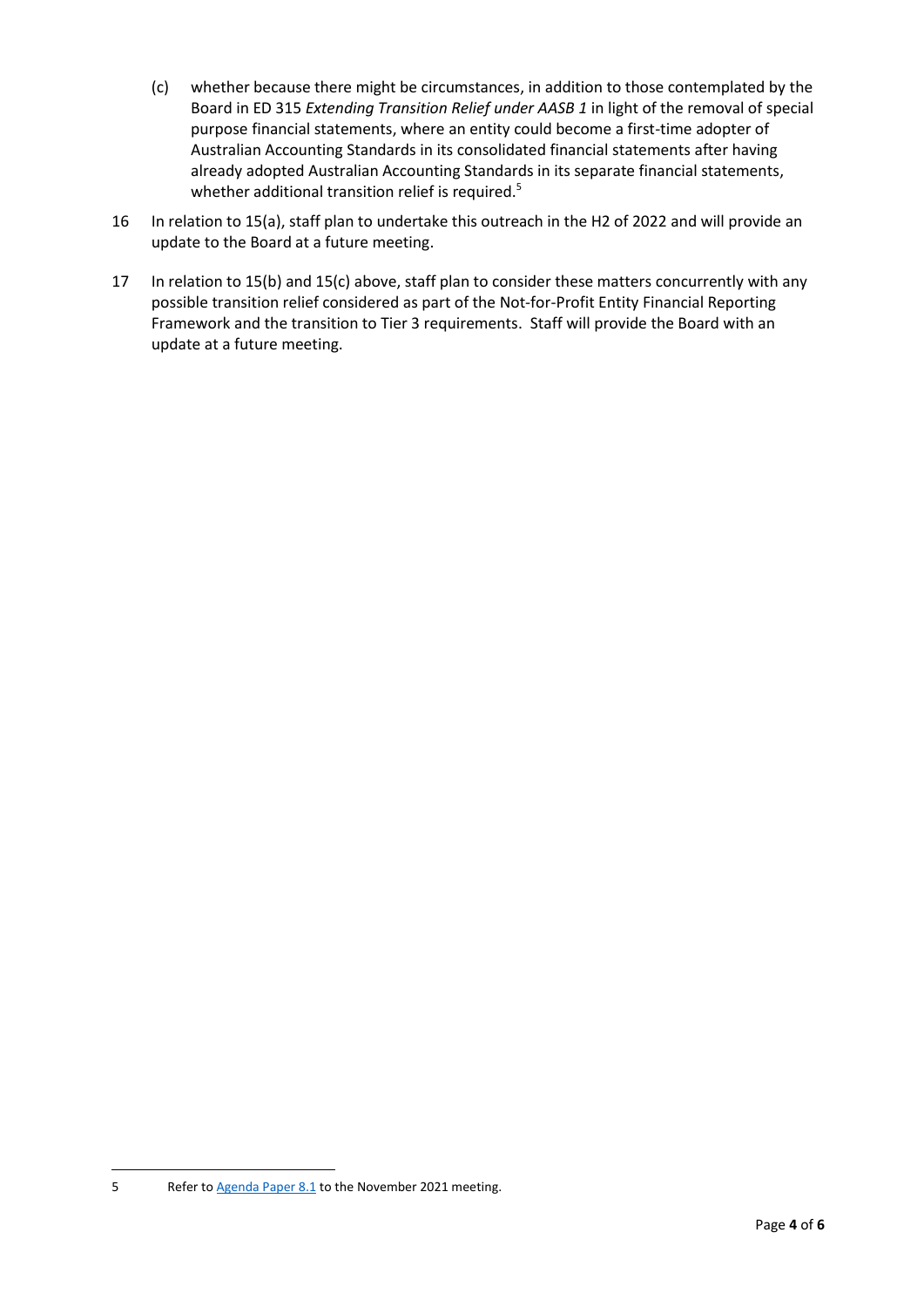## *Project timeline and milestones*

18 Subject to Board member agreement with the staff recommendations in agenda paper 4.3, Table 1 sets out the revised PIR timeline.

# **Table 1**

| Legend:                                               |                                                     |                                     |                                            |                                  |  |  |
|-------------------------------------------------------|-----------------------------------------------------|-------------------------------------|--------------------------------------------|----------------------------------|--|--|
| <b>CATEGORY 1 - Highest priority (NFP)</b>            | <b>CATEGORY 2 – Medium priority (public sector)</b> | <b>CATEGORY 2 - Medium priority</b> | <b>CATEGORY 3 - Lower priority</b>         | BM = Board meeting**             |  |  |
| NFP domestic PIRs addressing NFP: <sup>6</sup>        | <b>PART A</b>                                       | <b>PART C</b>                       | AASB 2020-2*                               |                                  |  |  |
| Income;                                               | AASB 1050                                           | AASB 1056                           | AASB 1060*                                 | TOR = targeted outreach only     |  |  |
| Control/consolidation;                                | AASB 1051                                           | Interpretation 1019                 |                                            |                                  |  |  |
| Definition of a structure entity;                     | AASB 1052                                           |                                     |                                            | ** Staff note that the timing of |  |  |
| Related party disclosures; and                        | <b>AASB 1004</b>                                    |                                     |                                            | Board meetings are yet to be     |  |  |
| SPFS basis of accounting – compliance with Australian | Interpretation 1038                                 |                                     | * Staff note that this timing may          | decided. As such indicative      |  |  |
| <b>Accounting Standards.</b>                          |                                                     |                                     | change, subject to the IASB's              | timing may change slightly       |  |  |
|                                                       | <b>PART B</b>                                       |                                     | <b>Subsidiaries without Public</b>         |                                  |  |  |
|                                                       | AASB 1059                                           |                                     | <b>Accountability: Disclosures project</b> |                                  |  |  |
|                                                       |                                                     |                                     |                                            |                                  |  |  |
|                                                       |                                                     |                                     |                                            |                                  |  |  |
|                                                       |                                                     |                                     |                                            |                                  |  |  |

<span id="page-4-1"></span><span id="page-4-0"></span>

|          | Suggested activities                                                                                                   | Completed                            | Q2 2022                                        | Q3 2022 | Q4 2022 | Q1 2023 | Q2 2023 | Q3 2023 | Q4 2023 | Q1 2024 | Q2 2024 | Q3 2024 | Q4 2024 | Q1 2025 | Q2 2025 |
|----------|------------------------------------------------------------------------------------------------------------------------|--------------------------------------|------------------------------------------------|---------|---------|---------|---------|---------|---------|---------|---------|---------|---------|---------|---------|
| Planning |                                                                                                                        |                                      |                                                |         |         |         |         |         |         |         |         |         |         |         |         |
| 1.       | Review of original project documentation (e.g. RIS<br>and Basis for Conclusions).                                      | RP and<br><b>SPFS topics</b><br>only | All<br>remaining<br>topics<br>except<br>income |         |         |         |         |         |         |         |         |         |         |         |         |
| 2.       | Collation of issues the Board are aware of.                                                                            | RP and<br><b>SPFS topics</b><br>only | All<br>remaining<br>topics<br>except<br>income |         |         |         |         |         |         |         |         |         |         |         |         |
| 3        | Academic research:                                                                                                     |                                      |                                                |         |         |         |         |         |         |         |         |         |         |         |         |
|          | Identify potential researchers to review<br>$\bullet$<br>existing academic literature and assist with<br>new research. |                                      |                                                |         |         |         |         |         |         |         |         |         |         |         |         |
|          | Collate relevant research and summarise.<br>$\bullet$                                                                  |                                      |                                                |         |         |         |         |         |         |         |         |         |         |         |         |
| 4.       | Seek preliminary feedback from targeted<br>stakeholders (e.g. regulators, professional bodies,                         | Income<br>topic only                 |                                                |         |         |         |         |         |         |         |         |         |         |         |         |

6 See Agenda Paper 4.2 for more information.